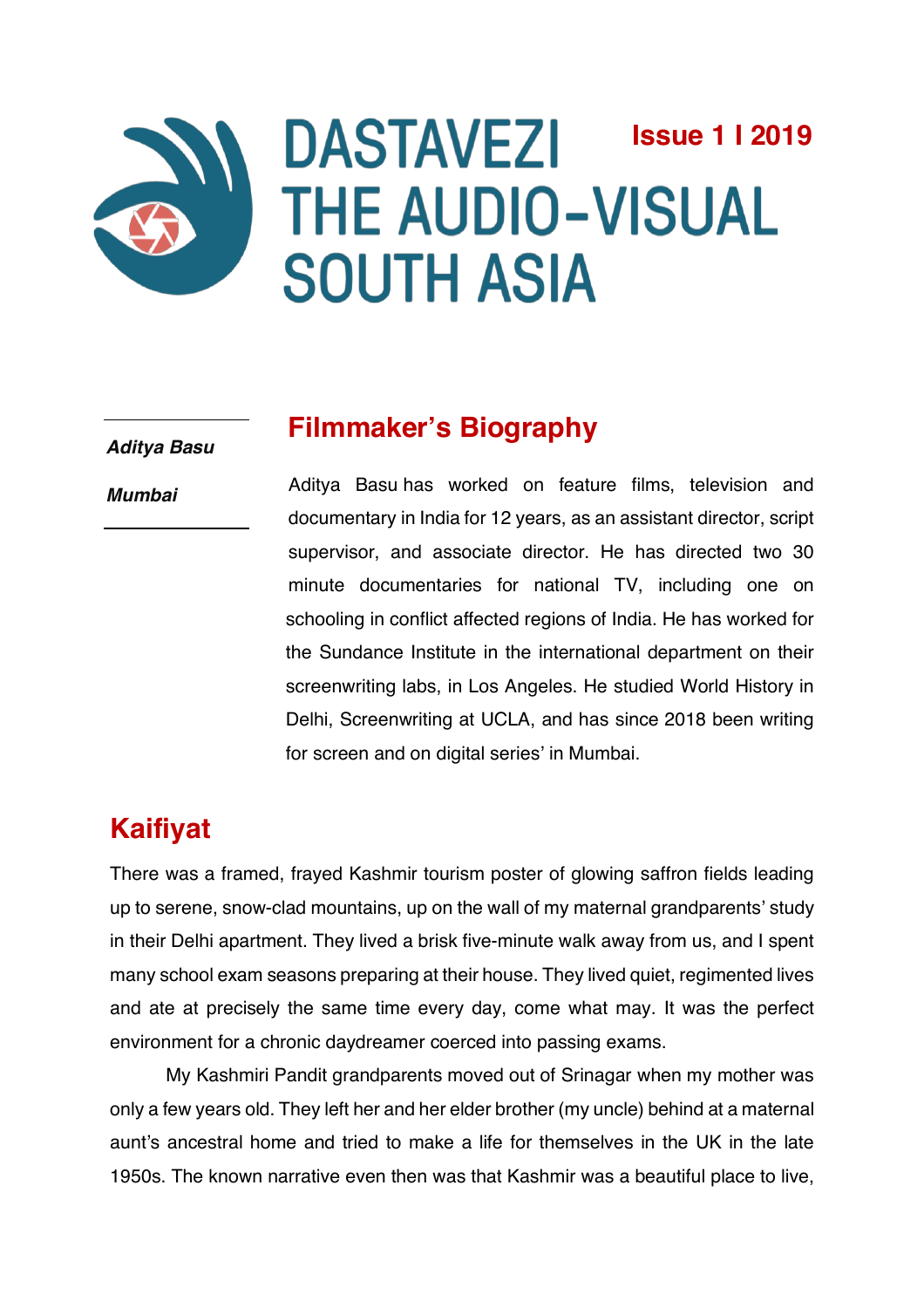Kaifiyat

the crown atop India's head, where opportunities were limited, even for Kashmiri Pandits accustomed to plumb government jobs. A few years later, my mother and uncle were taken to Surrey where they lived till the mid 70s. My grandparents live in Surrey even today, and visit Delhi to stay with us to escape the cold English winter but that framed poster remains on a wall wherever they are. A fading window offering a connection to something that no longer exits.

The insulated realities of my childhood in Delhi, spent closely around Kashmiri grandparents who called Surrey home, who spoke Kashmiri and met only with Kashmiri Pandit families, who ate only Kashmiri food at home, and looked forward to Kashmiri flavours even when eating out, comparing everything to those Kashmiri dishes—delicacies I've come to associate with comfort food—all have an underlying truth to them founded upon the fallouts of their assimilation.

My mother and grandparents were perhaps lucky not to have lived in Srinagar during the last three decades as tensions in the region have grown especially rife, leading to a mass emigration of Kashmiri Pandits following a spate of aggressive militant and pro-freedom activities, often targeting those who cornered much of the power after Independence. My grandparents' move was a voluntary departure, however over time it has become one without a choice of return. This short film, *Kaifiyat*, encapsulates impressions of this loss of agency.

## **The Script**

I had been writing about this transferred migratory experience while in India, and in a class at UCLA's program for screenwriting professionals in 2015. My pieces were based on memories from childhood, my grandparent's stories, Kashmiri Pandit oral histories, rose-tinted imaginings more fiction than truth, and my experimentations with ways to convey uprooted-ness, loneliness, loss. Within this space came a study of short films curated by our UCLA instructor Vanessa Knutsen, director of 2012 student BAFTA winner *The Promised Land*, a film about a foreign immigrant single mother.

Vanessa's aim was for the class to write a five-page script, translating into a seven-minute film, featuring one location and a maximum three characters, and face the challenges of directing and producing what we wrote.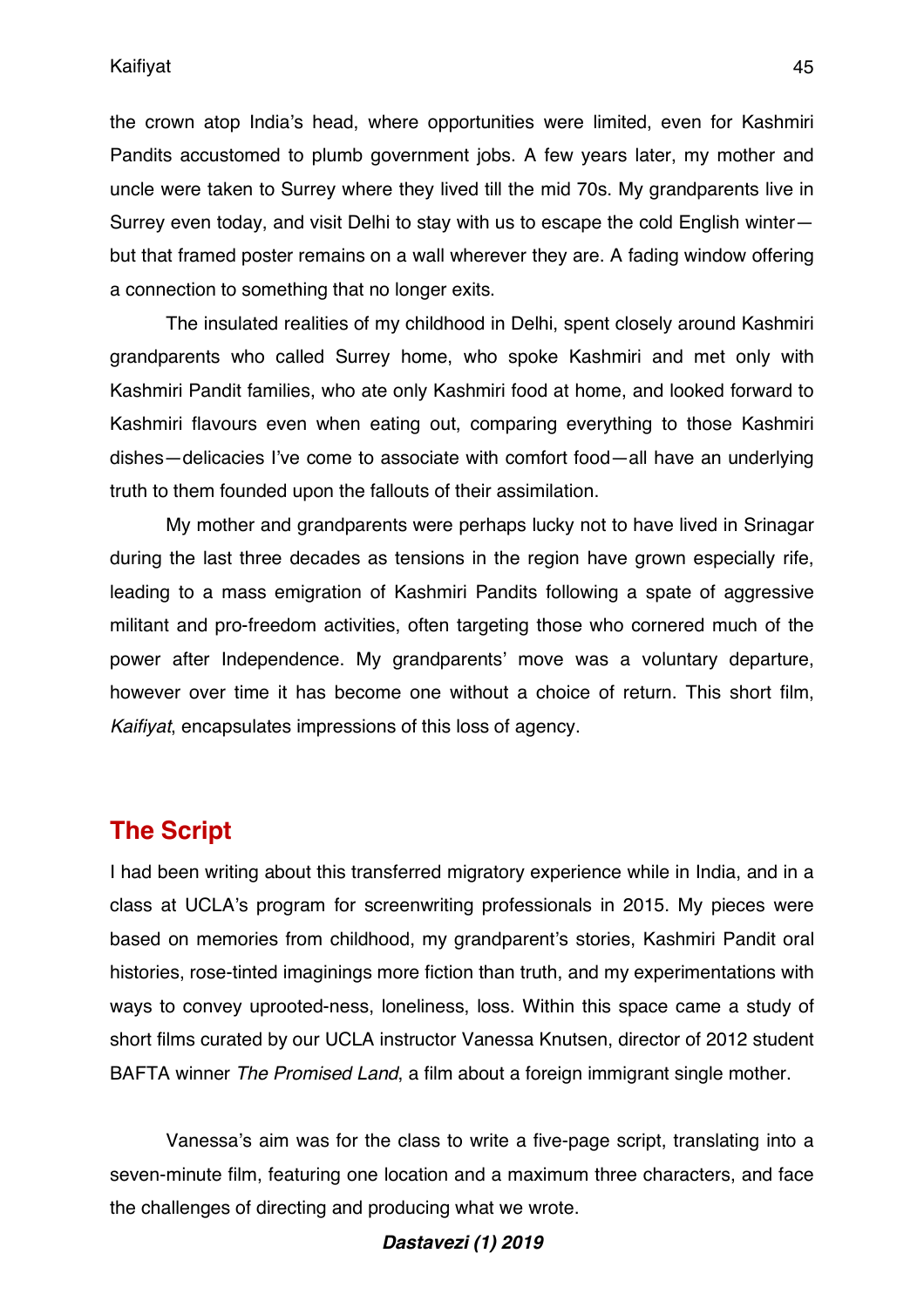It was in her class that I discussed and developed the idea for *Kaifiyat,* an Urdu term denoting a continuing condition and its mood, often a lyrical expression of this mood. Two short films in particular were instrumental in shaping the language I found lent to the themes of loneliness and disaffection in *Kaifiyat*. These were Jane Campion's *Peel*, and David Michod's *Crossbow*. Both films worked on non-narrative imagery to tell their stories, and I was keen to invoke these voices and images in *Kaifiyat*.

Two major factors were to define the path of *Kaifiyat's* concept, borne both of production instincts I had gleaned working on feature films in Bombay, and the atmosphere I hoped to evoke. The factors were firstly the intended audience, and secondly, the practicalities of production in the US. Shooting in Kashmir was unfeasible. It was broadly possible, but cost and time were unavoidable concerns. It would have required time off from UCLA classwork mid-term, ample time to cast and prep in volatile Srinagar where I had shot a documentary before and barely managed. Additionally, I would have required 5000 USD, instead of the intended budget of 900 USD. Many used Kickstarter and crowdsourcing methods, but eventually only two students got anything funded through this. These resources were not available to me, but I was intent on writing a sparse and very visual telling of an evocative story.

I sparred with the idea that the context of Kashmir, even less Kashmiri Pandits, was too alien for Americans. Cashmere wool scarves was the closest anyone in my class of 25 got to guessing the context or true subject of *Kaifiyat*, and this was immediately inhibiting. As a result, I wrote a version of the draft outline adapted to a Navajo returning to his Native land, all the while invoking Pandit themes, but ultimately my conviction was still with Kashmir. That was the story I knew and was within me. Vanessa was encouraging of this too, and I grew to believe that with a compelling script, the context would be self-explanatory. Yes, even if I went non-narrative, choosing to express a *kaifiyat* with concept visuals alone.

The class had two rounds of feedback on scripts, where instructors and peers gave notes to each other for grades. Common feedback we received was to start hot, and not extend verbal exposition that could be explained within a scene while writing conflict. I had initially written a short visual portrait of the key character Brij at the beginning of *Kaifiyat*, revealing his dowdy clothes, his vermillion *teeka*, and an ankle chain tied to him as he walked the woods, very much at home in a makeshift tent, till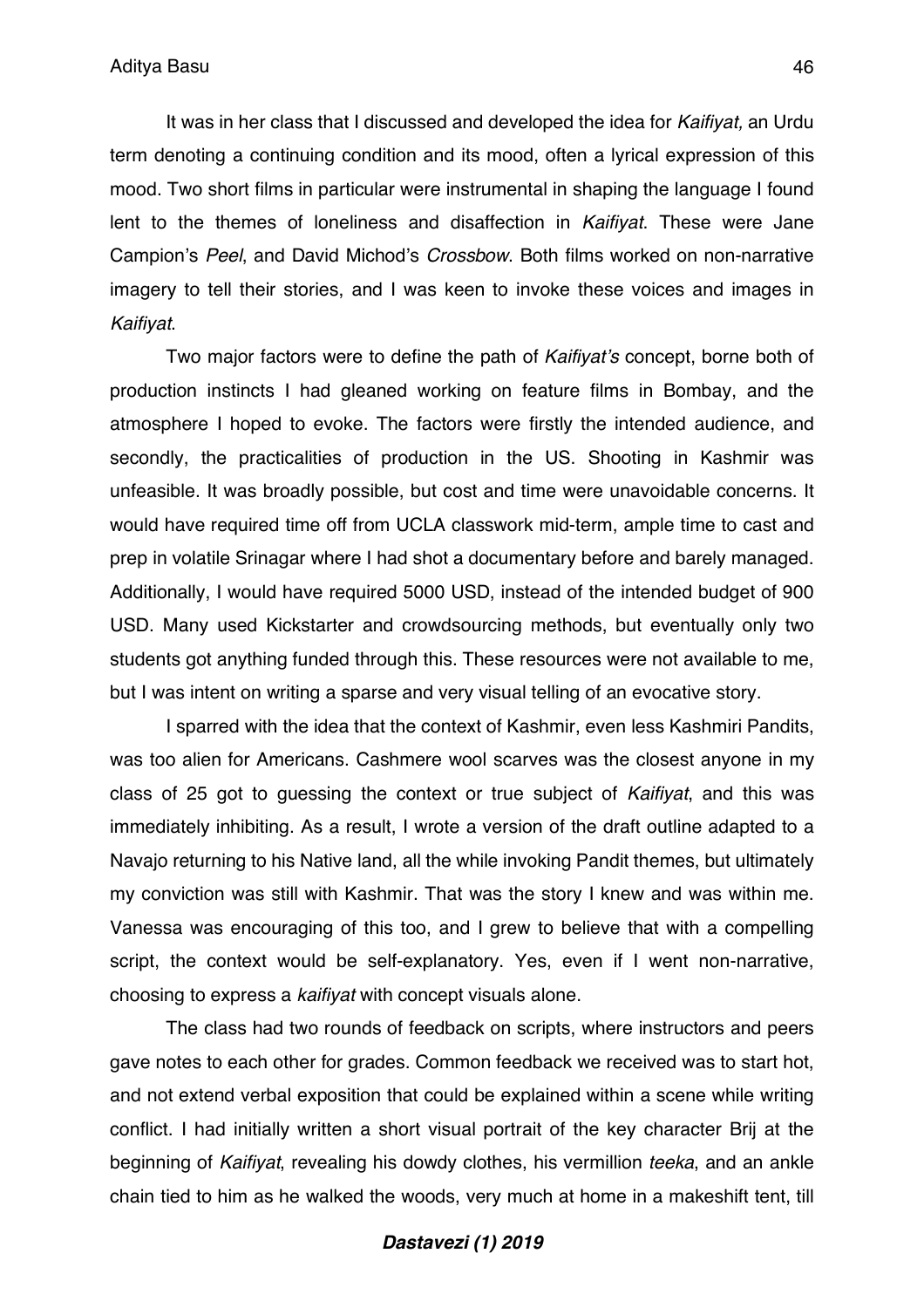#### Kaifiyat

he chanced upon his childhood photograph. This was to give the impression of a refugee-like experience, but a voluntary one, resulting in a semi-natural assimilation. This portrait was culled in the end, and its elements blended into what is now one big narrative scene.

The key experiment for me was how to evoke a haunting image, or engage with ghosts of a character's past, without using the convenient hackney of flashbacks. Audio samples, voiceovers, and effects appealed greatly to me and I feel they eventually helped create this world. The idea was to play with what we as viewers hear within the key character's mind. I felt this was an interesting experiment, to use visuals as a mirror to convey history and context, by suggesting what it means for our main character. Brij is sick, confused, desperate, lost in memories, and hearing things. This is his last breath of life before he vanishes from Kashmir's consciousness. Possibly, from all humankind's consciousness.

The initial drafts of the script had different voices emanating from the house. The first time Brij approaches the house, he hears voices of a happy Kashmiri Muslim family sitting to dinner, and mocking a Kashmiri Pandit acquaintance who claimed he had returned to Kashmir to buy a house for himself. These were based on the real accounts of extended relatives who had returned to Srinagar to buy homes but faced circumstances far from welcoming. I had seen these voices as a possible tool to convey resentment, and aggression by showing Brij's reaction to them. Over drafts, and with feedback, I came to see how it became less comprehensible, and too expositional to those without Kashmir's context. The clincher however, was how difficult it was to cast these characters! That's what ultimately shaped many decisions on *Kaifiyat*. What eventually made the cut were ghoulish voices laughing at Brij for trying to own a house in Kashmir. They are voices everywhere and nowhere.

Following recent Kashmiri Pandit literature, even at a cursory level, it's hard not to see an emboldened stance in light of recent nationalist discourses. *Our Moon Has Blood Clots* (Rahul Pandita), *A Long Dream of Home* (Siddhartha Gigoo & Varad Sharma), *From Home to House* (Arvind Gigoo ed.), *Kashmir: It's Aborigines and their Exodus* (Col. Tej K. Tikoo) are a few of the more recent publications that reflect the community's overall positioning and leanings towards *panun*, or homeland. Priding themselves on scholarship, many Pandit authors invoke a need to not be lost to history, highlighting their roughshod treatment by successive liberal governments, and the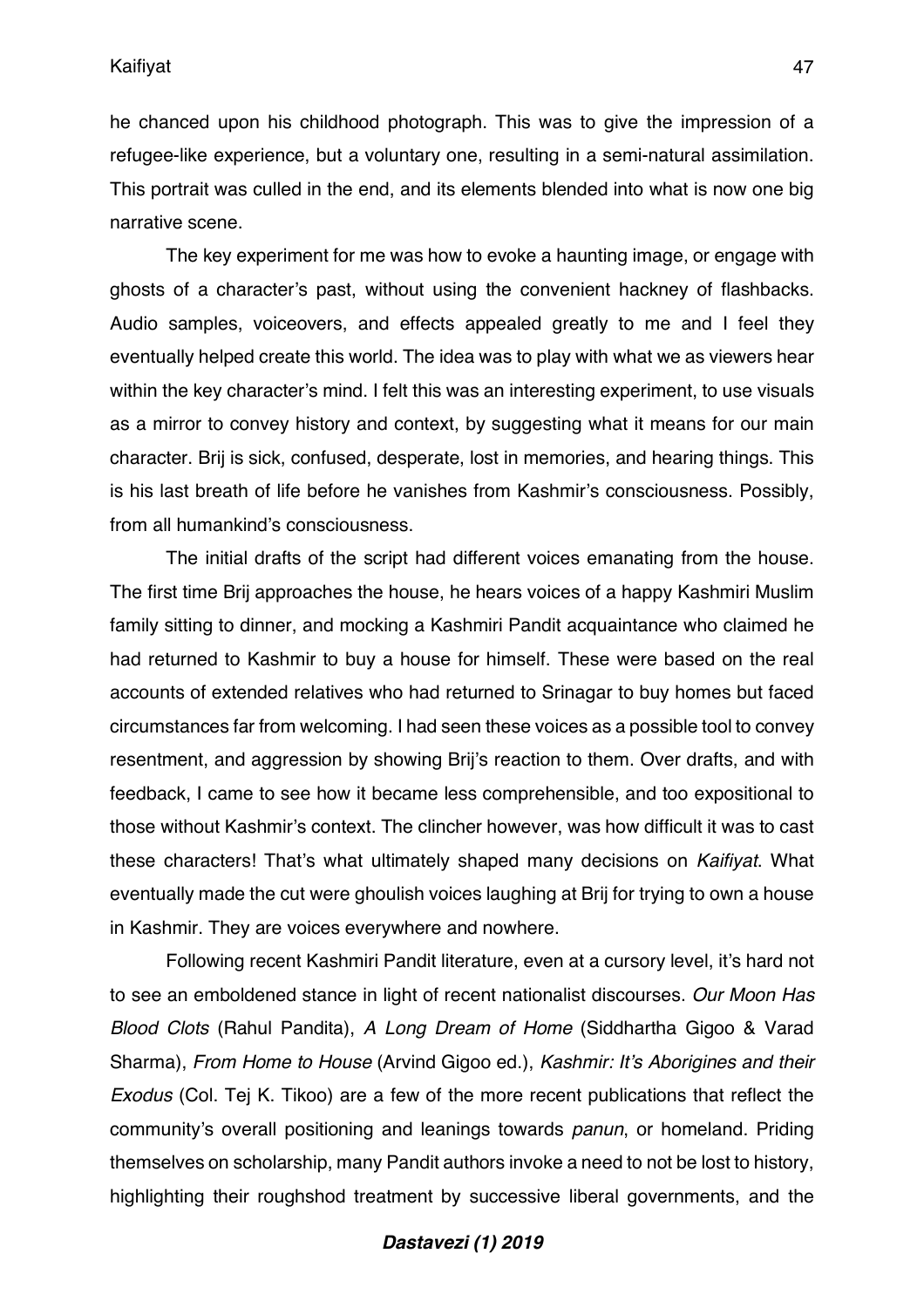country that left them in dilapidated refugee colonies without a second thought. There is a cry for attention from the mainstream, there is self-pity, there is a grappling to highlight their identity as the most prominent of all caste brahmins, who upheld nationalist ideals for decades only to be betrayed by everyone, and of course there is incredible resentment. These were emotions I looked to explore in Brij's visit to his old home in this film.

The bitterness among Pandits is directed towards many quarters, but most keenly towards Kashmiri Muslims at large who Pandits believe 'exiled' them by their complicity with militant aggression. In my family and in many others, there is a persistent indignation that somehow Kashmiri Muslims who stayed back in Kashmir, though persecuted by the state at least lived in their own homes, and were far better off than those forgotten by the state who lost their homes completely. This strikes me as moot, but comparisons of trauma asking 'who suffered more' do little to bring closure, or even a better understanding of the Pandit experience. That Kashmiri Pandits address this question often, is I find testament to the community's belief that they were ultimately forgotten by the state and country at large, especially when they needed help most. The crumbling house in *Kaifiyat* was to become the edifice of this trust, and the object of both connection and umbrage.

Fatima's character is the counterfoil to Brij, but also for me, the life within this bubble of melancholy and confusion. All she wants is to play a game, to live, and it's up to Brij if the last thing he does before he vanishes is to try to get back his wrecked home. I feel that many from the Pandit community are living, and thriving around the world, but it is also a truth that all will have to live with the lack of closure when it comes to where they're from, and who they are now. Not unlike ghosts.

## **Casting**

I began early stages of casting and scheduling in the second week of writing, putting up casting notices around LA's professional and non-professional, online and offline communities. I was immediately looking for Indian, Pakistani, and Kashmiri actors who spoke Kashmiri or Urdu. This in itself was ambitious, and an ultimately unforgiving process. I searched for over two months around LA and up the West Coast, holding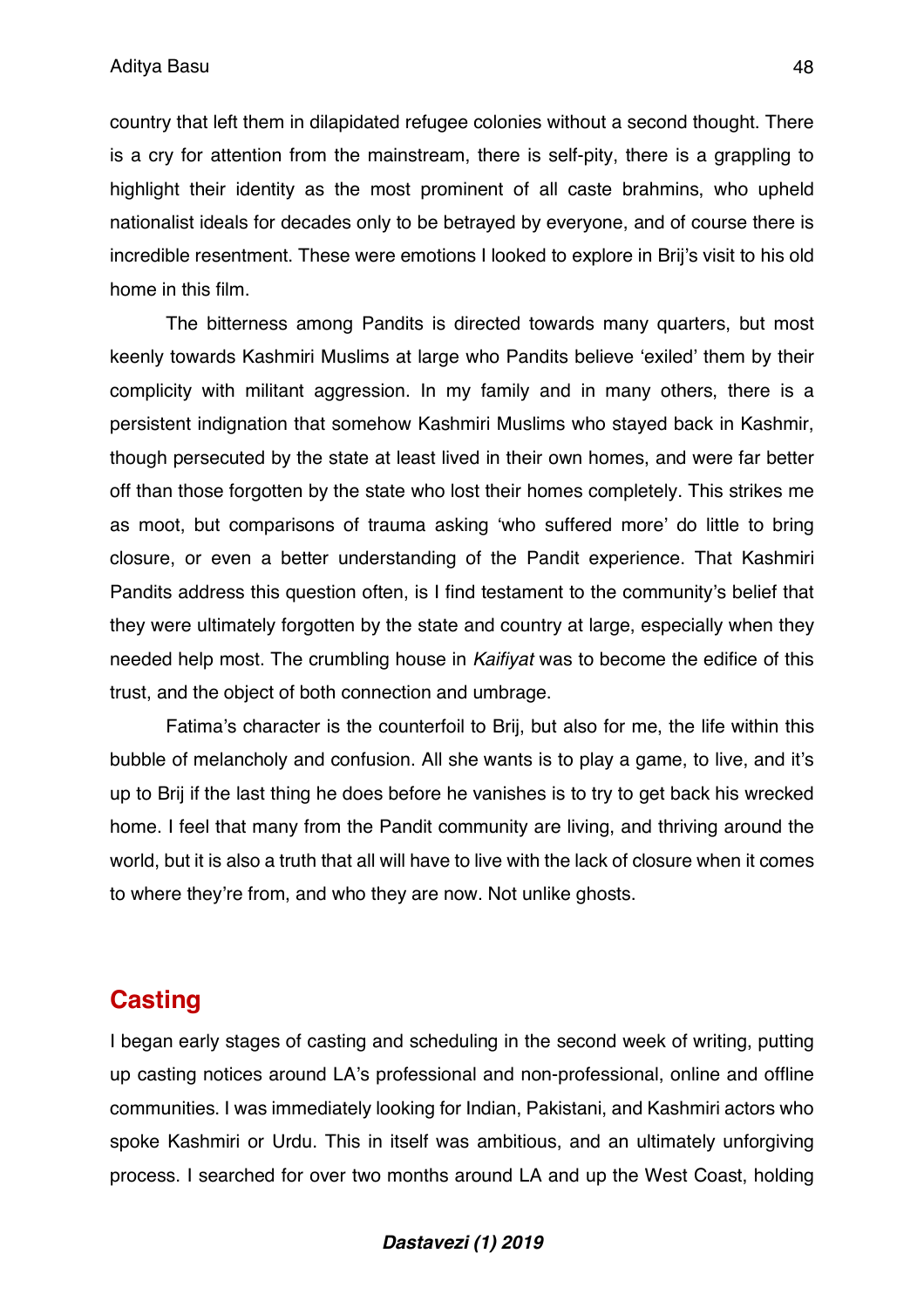four open casting sessions hosted off websites and free casting community spaces. These sessions were frustrating and also hilarious in hindsight.

I had to make a conscious decision to opt for non-union, seeing as SAG affiliated actors charged higher rates, and needed their producers to handle the surfeit of paperwork. Two days before the shoot, I went locked on the actors closest to the images in my head—even if neither spoke Urdu or Kashmiri, and neither were trained actors. I was also excited that Ryan Joseph (born Rehan Yusuf), and Opal Waybase were playing characters of each other's actual faiths. However, they are both from liberal homes in a cosmopolitan city.

I held two days of rehearsals with both actors in the UCLA lawns, and began 'seeing' the scenes and blocking as I had written them. Ryan threw himself into the character and that was heartening. Opal however, was more of a challenge. She was extremely confident, and that was perfect for the role of Fatima, but being barely eight years old, she was also full of uncontrollable energy. It took a while before she got used to following instructions and learnt her lines.

A key production aspect of working with minors in the US are the strict laws to protect them on sets. Minors can only shoot for 8 hours per day, often less, of which up to 2 hours need to be 'school-work' with a union approved 'Studio Teacher.' These hours varied with age, but 6 shoot hours per day is all I had with Opal. This was not optional either, and though I considered throwing this law to the wind, I did want the child to have a good and healthy experience on my set and decided to pay the base \$200 a day for a Studio Teacher. I was also extremely fortunate for Opal's mother Meenu's kindness, as she decided to contribute \$200 for the Studio Teacher's fees on the last day. I was so overwhelmed by this I offered to make her co-producer!

## **Location**

I was shooting Los Angeles for Kashmir, in the heat of the West Coast July. Location was everything for this film. Production design was everything too. And I had not a penny for either. I had been warned LA was one of the most expensive places to shoot in the US because of location costs, and I learnt it the hard way. A classmate found a location to shoot, an abandoned home that set her back nearly \$1500. Every option of an abandoned home in a wooded area that I found too was setting me back the total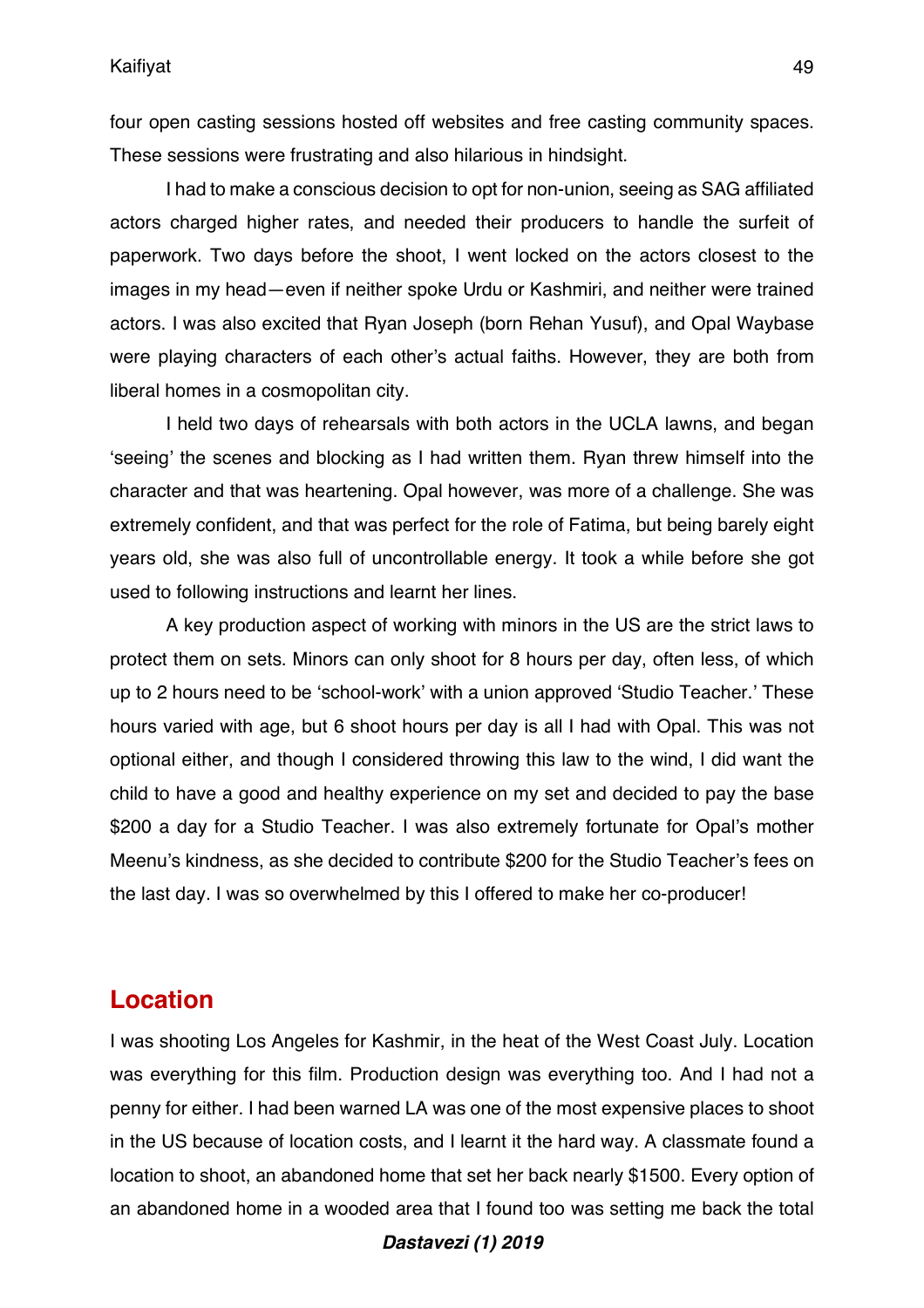budget of my film. I searched outside LA, in San Bernardino, in forest reserve areas around Los Angeles, even via friends in the Bay Area. My instructor Vanessa then mentioned Topanga Canyon, a hilly, arid area on the edge of LA with no phone reception. I made 4 trips up there in Ubers that shut down the moment they went out of reception. Topanga is remote, eerily quiet, and covered with ranches and empty summer homes. Winding roads led up to a group of small, sleepy shops, where I asked around about abandoned places for my student project, armed only with a letter from UCLA. Then, I walked 3–4 miles up those winding roads often going door to door, asking after places that looked the part.

I saw some beautiful ranches, with so many devastatingly striking empty homes resembling the abandoned Pandit homes of Kashmir. The profile of landowners I met in Topanga was, however, very different to the type of people I'd seen in LA, or the Bay Area. The area was far more rural, and felt much more conservative. I only saw men in these areas, and everyone wanted a pretty penny for their time, perhaps wise to films students or even film professionals who uttered the phrase 'shoot' and promised 'minimal intrusion.' Perhaps some were brusquer, or reluctant to help a bearded brown-skinned male, but I'll never know for sure if it was prejudice or just a general reluctance to have anything to do with a film shoot. Ultimately, it was one very blunt gentleman who pointed me in the direction of a ramshackle house belonging to a plumber named Dan Larson. Dan was elderly, extremely solicitous and smiley, a person of few words, and very tough to get hold of. He owned only a landline phone and was gone from his premises between 8.30 am to 8.00 pm when he returned home, he slept by 8.30 pm. All my calls and coordination with him had to take place before 8.00 am. Dan was literally the only person I had met in a month of location scouting who was amenable to a shoot the moment I met him. My instinct was that he needed the money. The house had holes in the side of it, as did some of his windows. The paint was chipped, there was tarpaulin hung on a part of the side for waterproofing, and the inside loo didn't work. I don't know how he was living in there. Grass and weeds grew wild, and rusted metal lay all around the place. All this worked excellently for me. The icing on the cake was that Dan agreed to the \$200 location fee. I knew immediately that the location was one thing I got right for this film. Everything about the place gave me goose bumps... and wrapped in thick woods, away from cellular coverage, I wouldn't be caught dead hanging around past sundown.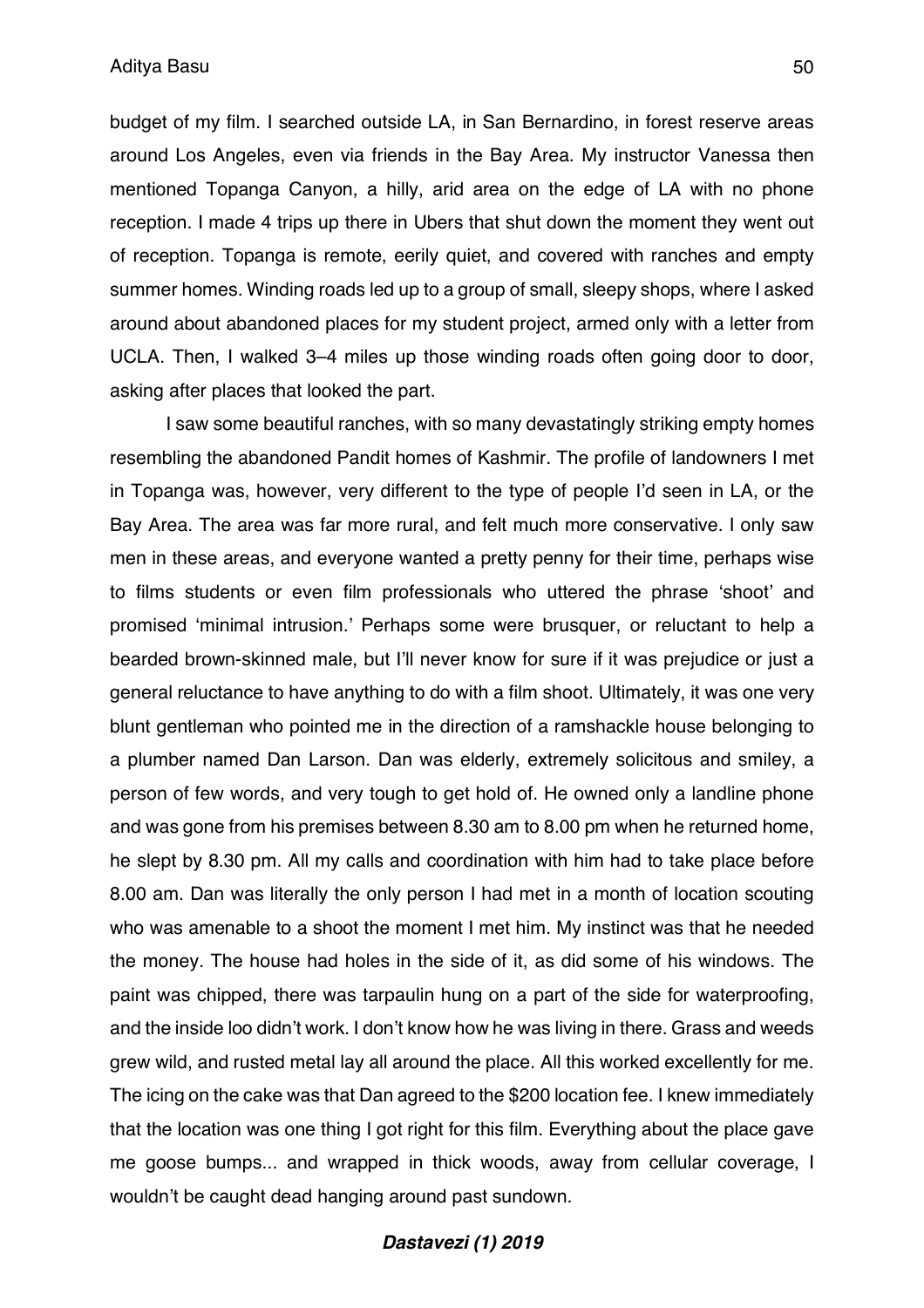## **Crew and Shoot**

Finding good, dependable, and ultimately artistic technicians is any director-producer's pleasure, and nightmare. The key artistic collaborator for *Kaifiyat* was going to be the DP, and I had a few meetings before settling on Aric Coppola, an Iraq and Kuwait veteran and NYFA alum who had a deft skill and presence of mind. His wife Allison, also an Iraq veteran, also NYFA alum, offered to do makeup, and ultimately became the line-producer on the film. I can say without a doubt, it was her contribution in particular that saw me, and this short film home. I found a sound designer/recorder in Jason Freeman who came recommended by a UCLA acquaintance, while Nick Wyatt an ex-marine NYFA alum did lights and grips, and my editor (actor and class friend) Kirstin Doyle gave camera slate. Another incredibly talented director friend Clementine Clarke gave slate and logged footage the second day. I scrambled all the help I could get last minute and I was fortunate my friends supported me.

Though the base concept of the script was evident to some readers, it took some doing to get my key technicians on one page about Kashmir. Not all of them understood the political context, but were willing to go on the journey with me to see where it took them. I put together a research docket and artistic reference docket that included movies, images and news articles, but to expect them to thrash through all of it just for political context, and be on the same page emotionally for a two-day shoot was, in hindsight, idealistic on my part.

On Shoot Day 1, it rained for the first two hours and wet the set, and my lead actor Ryan was late by three hours. Our Studio Teacher showed up and fell asleep on set, while our secondary star Opal was on set wasting away as time on the minorshooting-hours clock ticked away. I had to, for the first (and I hope last) time in my life, play Producer, Director, 1st AD, Script & Continuity supervisor, and Location Manager all at once. Once Ryan came in, we stuck to the shoot list Aric and I had broken down, and kept chipping away. The rest is a blur.

Day 2 was even more relentless, and we began first by re-shooting a Brij dialogue that wasn't in focus from the previous day (God bless the digital medium). At one point we were in a chase to finish all we had planned, but we did. We drove to a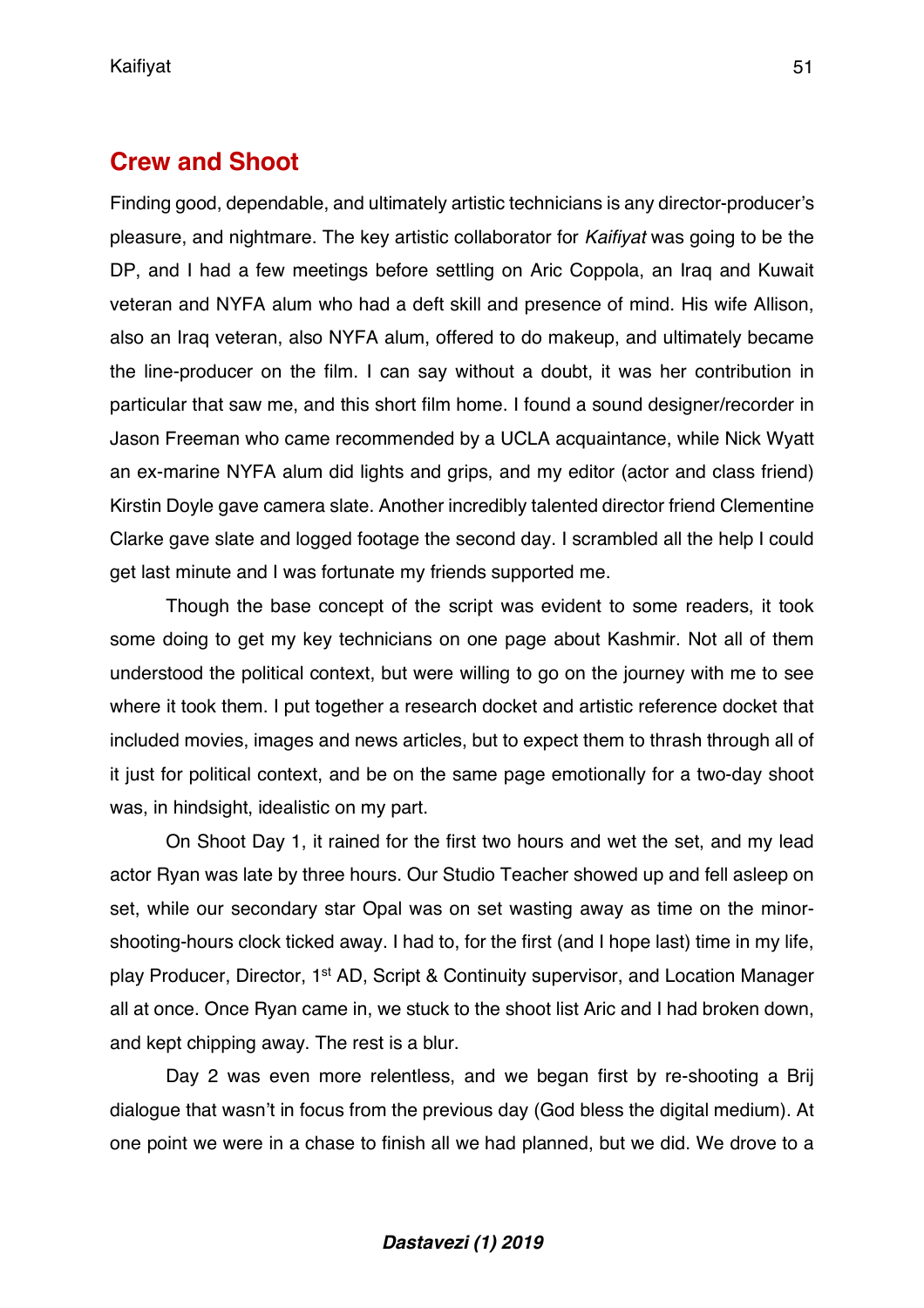dive bar to get the crew drinks, and I was both relieved and extremely anxious to enter the next stage, post-production.

## **Post-production**

Reviewing footage, I was immediately aware of all the things I wished I'd done differently! I half-considered re-shooting a full day, just to get Opal's performance to what I envisioned for the edit. Shooting with children can be painstaking. *Painstaking*. And while some children are more cooperative than others, what they all require is time to perform as actors.

My stand-up comedian-actor-writer friend Kirstin offered to edit on Premier Pro, and she did a stellar job getting a first cut together in time. I let her be with the footage a full week, and she brought a simplicity that the film really needed. I stepped in for the final edit and polish, and in the end, I think we got to the best version of the visual edit that we could—given what we shot.

Sound was a major challenge, and I genuinely struggled, having to switch between three different sound designers after my main designer Jason was involved in a road accident. Finally, to meet deadlines, sound editor Ali Berke did the best he could to deliver what we finally have. Ali was a friend of a friend, and he had two days to scrub through and clean up what he could. We coordinated only over the phone and didn't meet even once. That said, he didn't charge a dime, and I was thankful for that.

I delivered the final cut with sample music in the nick of time. I was one of only five others in class who got to that stage. Many shot their screenplays but couldn't edit in time. Even more didn't reach the shooting stage. By this point I was about \$500 over-budget and was forced to reckon with what I put into for background music.

Evita Wagner offered to compose for credit only, and though she did not have much experience with Indian traditions of music, she was very diligent and did the best she could.

## **Takeaways**

There were a few key learnings for me as a filmmaker and writer. A crucial point was deciding what aspects to be uncompromising with on set. On this film, it was the actors'